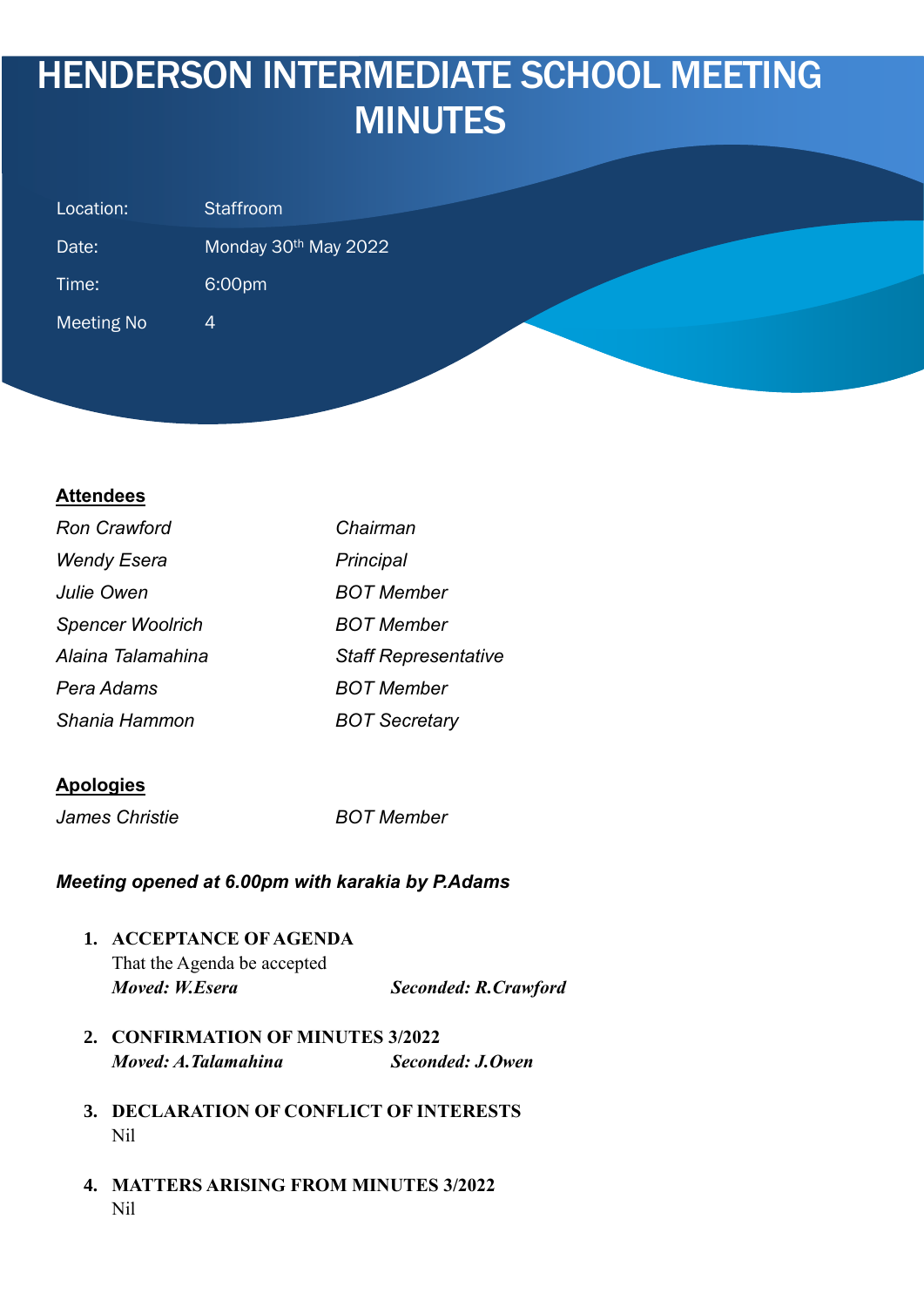## **5. FINANCE**

**5.1 Staff Visa Payments –** These were signed by the BOT Chairman and approved by the Board.

# **5.2 March 2022 Finance Report**

This was tabled as read. There was a surplus of \$59,454 at the end March. Stationery is over budget as we got the entire years' worth in one go however this will balance out as the year goes on. There was a total of \$1,037,600 in the bank and invested.

*That the March 2022 Finance Report be accepted Moved: S. Woolrich Seconded: P.Adams*

# **5.3 April 2022 Finance Report**

This was tabled as read. There is underuse in staffing, this is due to the lack of relievers available at the moment. The School is fortunate to be able to utilize Tech Teachers, Part Time Teachers, the Learning Support Coordinator and staff with a L.A.T to be able to cover classrooms when teachers are away sick. The ride on mower, scaffolding equipment and other grounds equipment were not budgeted for but they were replacing machinery that was well past its lifespan. The scaffolding equipment falls under the Board's Health and Safety responsibilities. A refund in staffing will come through on 1 July.

*That the April 2022 Finance Report be accepted Moved: P. Adams Seconded: J. Owen*

## **5.4 Increase in Budgets**

The Board had a discussion about the Students and Staff well-being budgets. It was agreed to increase both budgets.

*That the Student Support Budget (3321) be increased to a total of \$10,000. (\$7,000 increase) Moved: S. Woolrich Seconded: A. Talamahina*

*That the Staff Well-being Budget (1426) be increased to a total of \$11,000 (\$8000 increase) Moved: P. Adams Seconded: J. Owen*

The Board commended the Principal on great financial management as this has made it possible to increase these budgets.

# **6. PRINCIPAL'S REPORT**

This was tabled as read. The Board had a discussion around International Students. They believe the School is not ready to welcome back International Students for this year at least. This will be reviewed next year.

*That the Principal's Report be accepted Moved: P.Adams Seconded: A.Talamahina*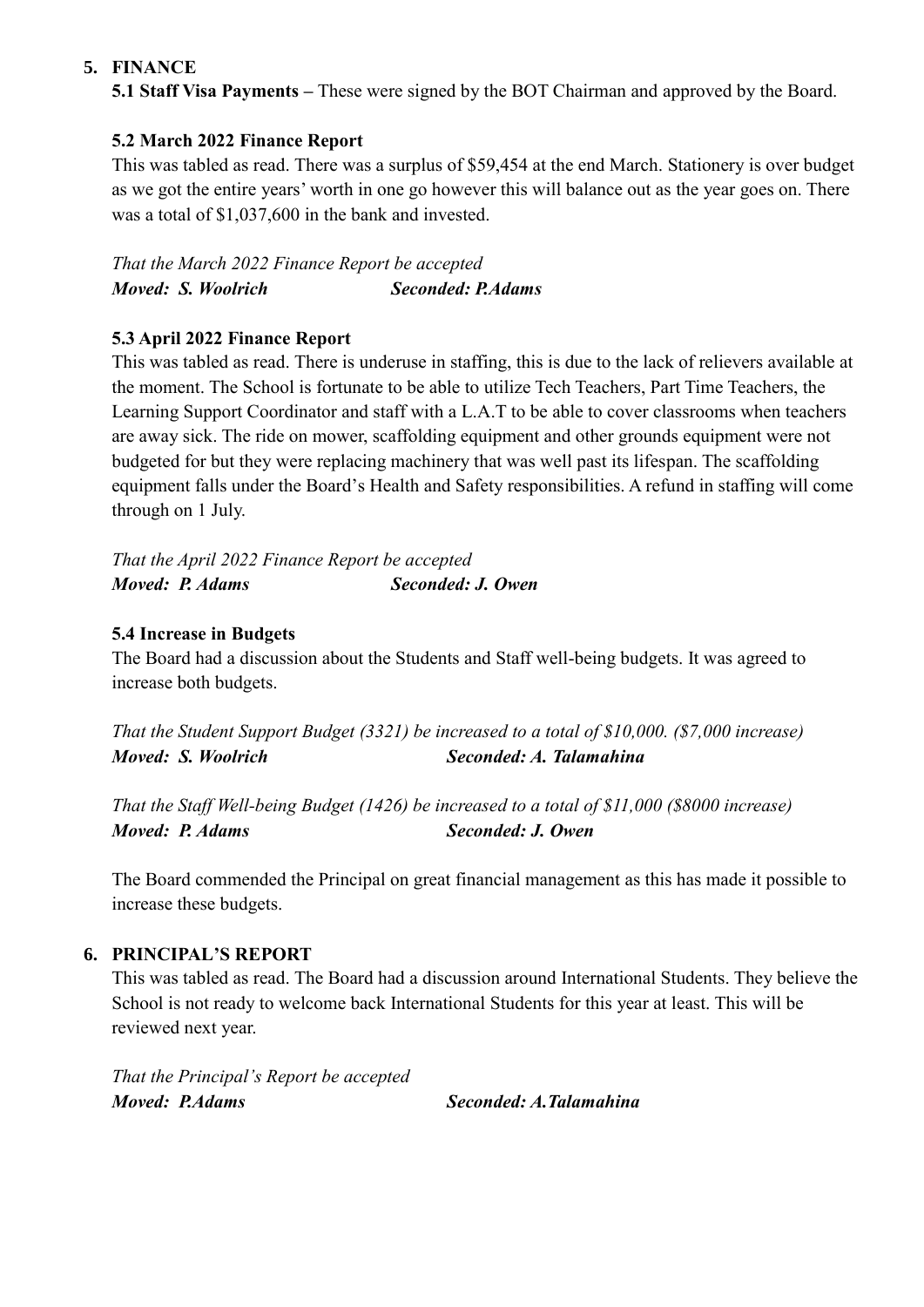#### **7. SELF REVIEW**

#### **7.1 Polices**

Curriculum and Assessment Small change to be made as be revised version in Board Pack *Moved: W.Esera Seconded: P.Adams*

Performance Management No changes to be made *Moved: J.Owen Seconded: A.Talamahina*

#### Digital Devices

Feedback has been received from a parent regarding this policy. The change that will added is: Deliberate damage to a School Chromebook will result in an invoice being sent home, to cover repair costs.

#### *Moved: W.Esera Seconded: J.Owen*

Health and Safety No changes to be made, to be reviewed at next Board Meeting. *Moved: P.Adams Seconded: A.Talamahina*

## **7.2 Te Reo Māori Data Analysis**

The Board has already received the report on this as a whole School, the one presented was for just Māori students. It is pleasing to see the shift within Te Whānau Moko Team. Parent evenings will start again this term which is great.

## **7.3 Parent Survey**

A Parent Survey was sent out to all parents as per the Annual Plan. The School got 121 responses which was pleasing. It was interesting to see that 46 responses were about well-being and mental health. Feedback from staff is that children are feeling very socially insure. As a whole, staff are looking at what can be done. All classroom teachers are meeting 1 on 1 with the Principal over the next 2 weeks to discuss well-being and to give their thoughts and ideas around this. An anonymous survey will also be sent to staff for some questions that might be uncomfortable to answer in person.

## **7.4 Parentschat Programme**

The Board was informed about the forthcoming new "Parentschat Programme". This will be a very informal evening which parents can attend and chat about common issues they are facing with their children. Each evening will have a presentation by the Principal around a specific theme and also about particular curriculum areas and what we teach. The first meeting will be on Tuesday 14<sup>th</sup> June at 6.30pm.

## **7.5 Covid-19 Online Learning**

The Covid-19 Online Learning Plan has been updated in the case of another lockdown. This includes more structured online learning time with teachers as well as groups with teacher aides. In the situation where students cannot be logged on all day, Parents will be assured this is okay. They can pick subjects their children can join. The main thing is the Teacher is available throughout the day.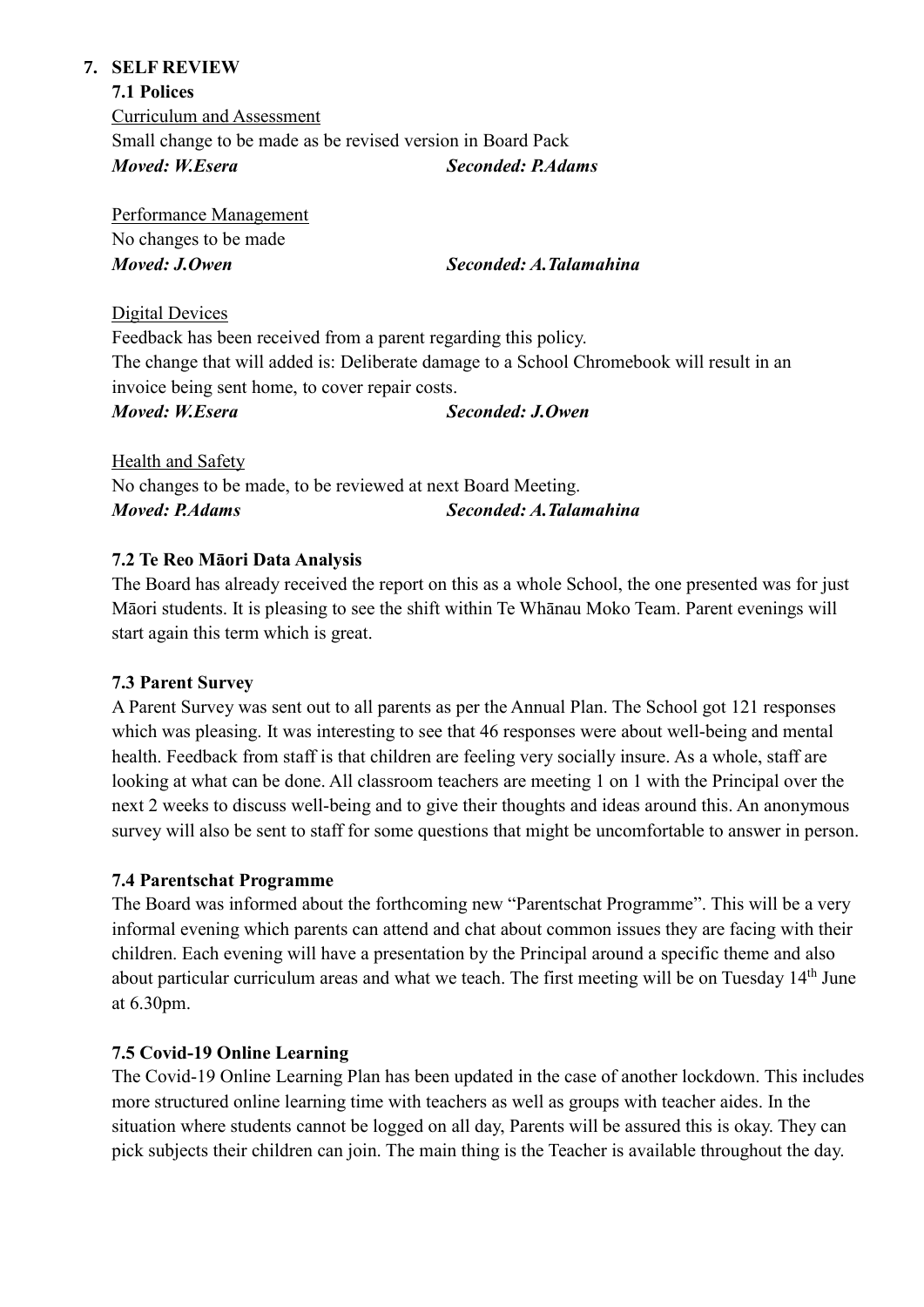#### **7.6 Pasefika Educations Action Plan Review**

This was tabled as read. As the year progresses this will be added to.

#### **7.7 Annual Plan Review**

This was tabled as read. As the year progresses more will be added to this.

#### **7.7 First draft of HIS Strategic Plan 2023 – 2025**

The very first draft was presented to the Board. The strategic goals align with the NELP goals, the 2020 – 2030 National Pasifika Action Plan and the Tau Mai te reo and Ka Hikitia( Maori Action Plans).

This is a work in progress. The Board had a robust discussion about this and will keep revisiting this between now and the end of the year. The staff have now been given the first draft. Later in the year we will also send this out to parents.

## **8. PROPERTY**

#### **8.1 Update on MOE Projects**

R Crawford and W Esera interviewed a new Property Consultant – Nick Bradley. R Crawford declared that he is known to him through a previous job he was contracting to however he has never contracted with him directly. He is an independent consultant approved by the Ministry. The Rooms 12-17 Block has a significant amount of money in the 10YA Plan to be spent on it. Will look at modernizing it and closing it in similar to the Rooms 7-11 Block. The Board may have to make a contribution towards this if the footprint is changed.

The Science room is underway, windows have arrived and are being installed. Our Science Teacher has gone on extended leave due to knee surgery so this will be done while she is on leave. One of our part time teachers will do Art in Room 29 in the meantime.

The Board had a discussion about the sculptures (heads) at the front of the School. It was decided that they do not hold any cultural significance for the School and do not fit the culture of the School. The Board decided to have them removed or relocated if possible.

*That the Board approves the Sculptures at the front of the School be removed or relocated if possible. Moved: R.Crawford Seconded: P.Adams*

## **8.2 Workplace Health and Safety**

The report was tabled as read. S Hammon gave an update on this report. The Board approved via email to go ahead with the repair of the gym roof. This total quote was for \$18,386.77+gst. We are awaiting arrival of materials for this. At this stage we are booked for work to get underway on the 28<sup>th</sup> June. Staff have been sent the Health and Safety form for Term 2. The Caretaker is working through issues as they are reported.

## **9. UPCOMING DATES**

-Tupu Ma Ola Art Exhibition Opening – Wednesday 15<sup>th</sup> June 5pm. The Board will attend this as a group. This will be an official Board Meeting. -BOT Meeting – Monday  $27<sup>th</sup>$  June 6pm

#### **10. GENERAL**

#### **10.1 Cleaning contract renewal**

C Hunter and S Hammon have sourced 4 quotes for a new cleaning contract. Due to the extra classrooms and work requested, the cost of this is significantly higher. After reviewing all 4 quotes